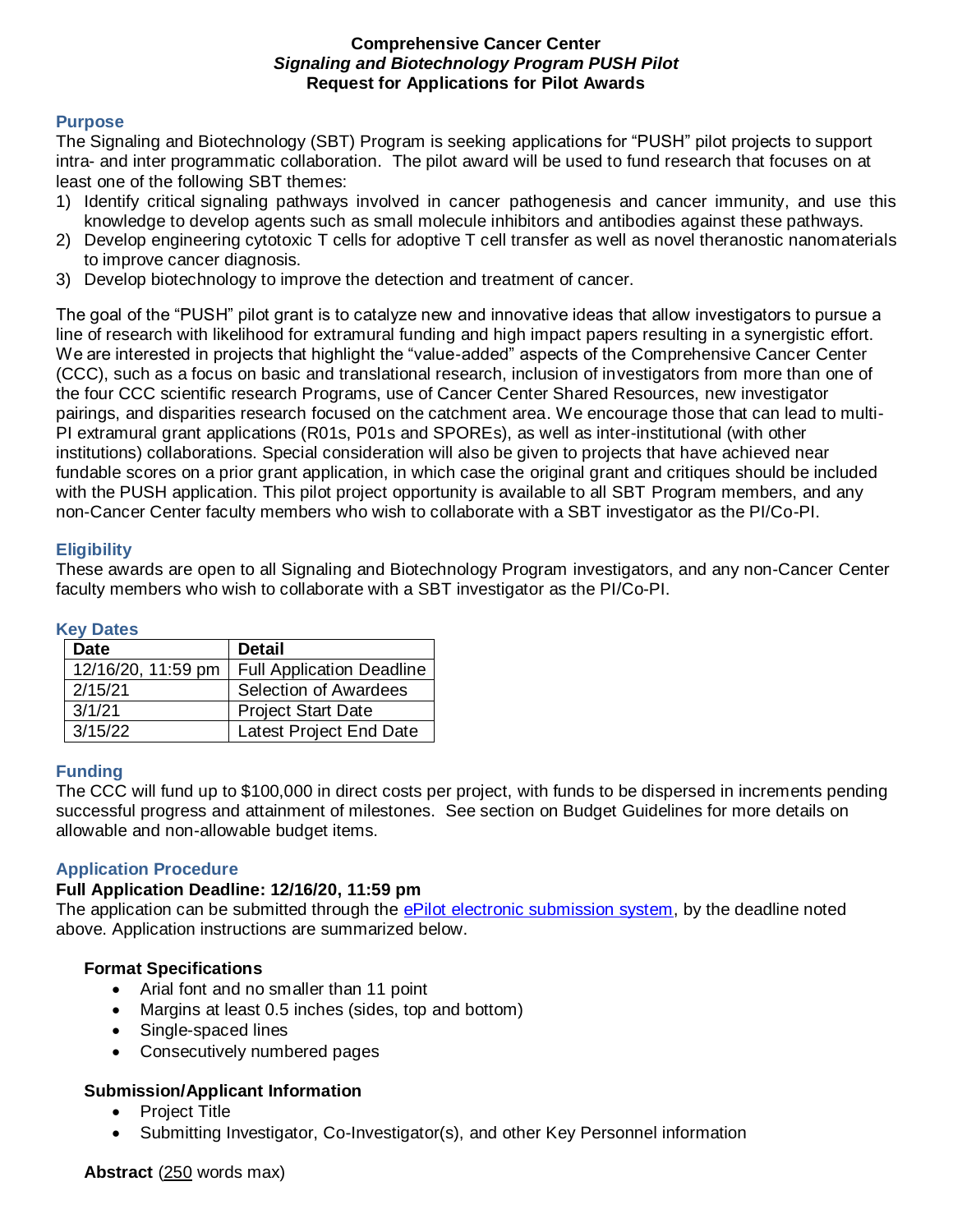# **Research Plan** (6 pages max)

- *Specific Aims*
- *Significance* Explain how the project addresses an important problem, how it will improve scientific knowledge, technical capability and/or clinical practice.
- *Investigator(s)* Describe how each member of the team will contribute to the project. Include their expertise and experience that will be utilized on this project.
- *Innovation* Explain how this project uses novel concepts, approaches or methodologies, instrumentation or interventions.
- *Approach* Describe the overall strategy for this project, including potential problems, alternative strategies and benchmarks for success.
- *Projected Timeline*

# **References** (no page limit)

# **Information Regarding Human Subjects**

Address the following if the project **involves human subjects**.

- Provide a one-page document addressing the Protection of Human Subjects, if applicable.
- IRB Approval Status (please note: IRB approval is not required for full application submission, however **a delay in IRB approval does not alter the project end date**) Pre submission discussion with the Wake Forest IRB is strongly suggested.

# **Information Regarding Live Vertebrates** if applicable.

 IACUC Approval Status (please note: IACUC approval is not required for full application submission, however **a delay in IACUC approval does not alter the project end date**)

# **Budget and Justification** (budget template plus 1-page justification)

- Complete the [budget template form](https://wakehealth.sharepoint.com/:x:/r/teams/CTSIWebCollection/Shared%20Documents/CSTI-Public/CTSI%20Pilot%20Budget%20Template.xlsx) provided along with a brief justification for the funds requested for this RFA. Please include explanation of other resources that may be leveraged to support the project.
- Sub-awards to other institutions to carry out work on a project are not allowed.

# **NIH-style biographical sketch for all Key Personnel (new style)**

# **Budget Guidelines**

The budget period is for 12 months, ending no later than 3/1/22. Up to \$100,000 in direct costs may be requested.

Grant funds may be budgeted for:

- Research support personnel (including undergraduate and graduate students)
- Travel necessary to perform the research
- Small equipment, research supplies and core lab costs, or
- Other purposes deemed necessary for the successful execution of the proposed project

Grant funds may **not** be budgeted for:

- Office supplies or communication costs, including printing
- Meals or travel, including to conferences, except as required to collect data
- Professional education or training
- Computers or audiovisual equipment, unless fully justified as a need for the research
- Manuscript preparation and submission, or
- Indirect costs

Awarded funds must be used to conduct the work proposed. All direct charges to this award must adhere to federal regulations and requirements regarding the use of CCC funds. The CCC leadership reserves the right to revoke funding in the event it is determined that funds were not spent in accordance with the approved protocol. The general criteria for determining allowable direct costs on federally sponsored projects is set forth in 2 CFR Part 200: Uniform Administrative Requirements, Cost Principles, and Audit Requirements for Federal Awards (The Uniform Guidance).